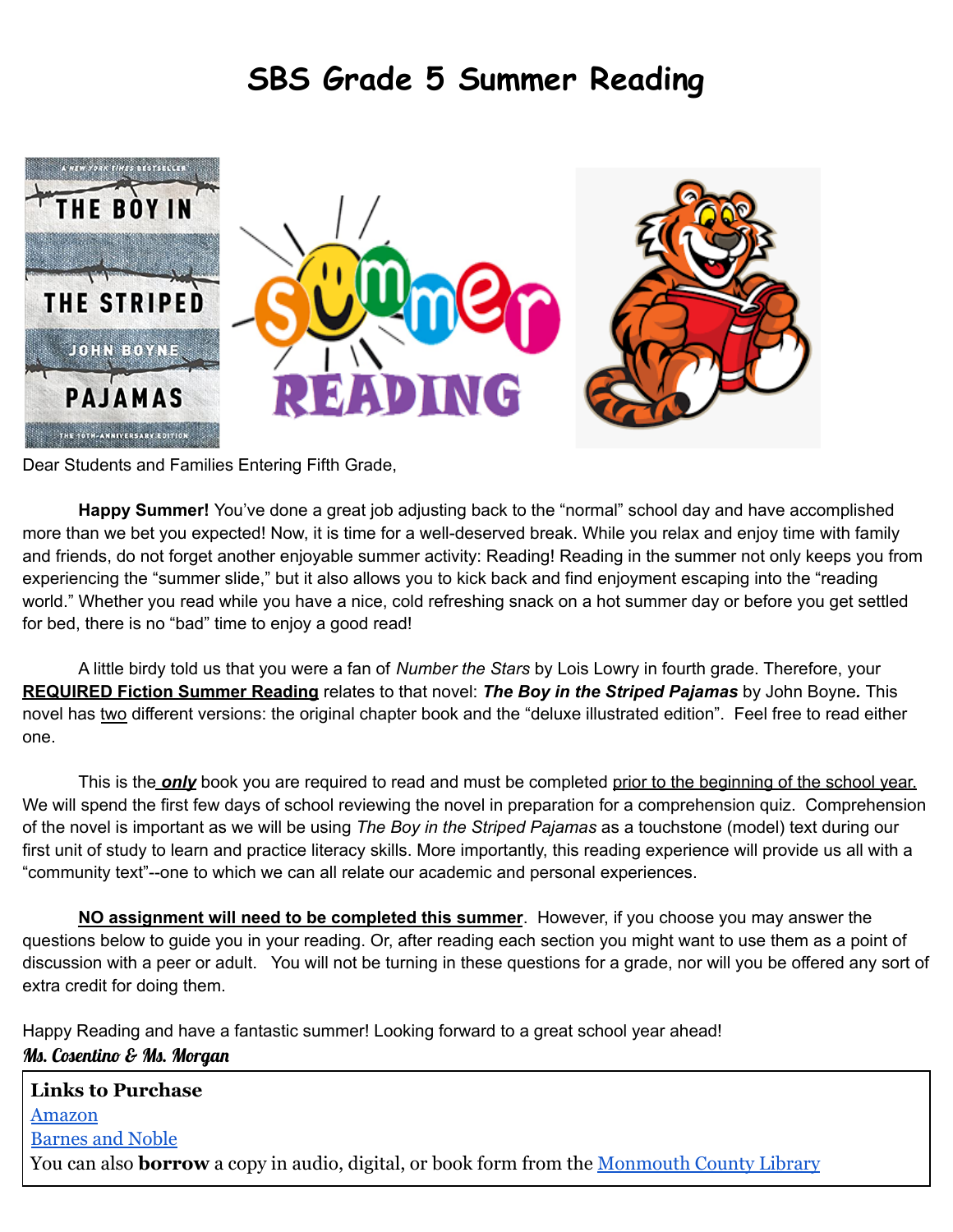# **SBS Grade 5 Summer Reading**

#### **Chapters 1-2**

- 1. How do we know Bruno's family is rich?
- 2. What is Maria (the maid) doing as the story begins?
- 3. How does his mother look on this occasion? How does she feel about leaving the house in Berlin?
- 4. Why does the family have to move?
- 5. Why does Bruno not want to leave?
- 6. How does Bruno feel about his sister?
- 7. What kind of person do you imagine Bruno's father to be?
- 8. Describe Bruno's house in Berlin.
- 9. Describe Bruno's new house.
- 10.What does Bruno think of this father's job?
- 11.Why doesn't Bruno understand the nature of his father's job?
- 12.How does Bruno feel about his new house?
- 13.Describe the young soldier in the hall. How do Bruno and Maria react to him?

### **Chapters 3-5**

- 1. Describe Gretel.
- 2. How does Gretel feel about the new house?
- 3. Why does Gretel hesitate before looking out Bruno's window? Where does Gretel think they are?
- 4. What is the name of their new house?
- 5. How are the children on the other side of the fence treated by the soldiers?
- 6. How does Gretel react to the children on the other side of the fence?
- 7. How were the two trains headed eastward from the station in Berlin different?
- 8. How does Bruno's father react to his son's desire to go home?

### **Chapters 6-7**

- 1. How does Maria react when Bruno calls his father stupid?
- 2. Why is Maria grateful to the Commandant?
- 3. How do Bruno and Gretel treat their father differently?
- 4. What causes both Bruno and Gretel to feel uncomfortable with Lieutenant Kolter?
- 5. What does Bruno do to entertain himself?
- 6. How does Pavel help Bruno after his accident? What makes Bruno so surprised? Why?

7. Describe Lieutenant Kolter. What is Bruno's opinion? How does Gretel act around him? How does he treat Bruno?

### **Chapters 8-10**

- 1. Describe Bruno's Grandparents.
- 2. Why did the last play Bruno and Gretel performed with Grandmother end in disaster?
- 3. Why was Grandmother unimpressed with her son's new uniform?
- 4. Why does Herr Liszt dislike storybooks?
- 5. Why does Bruno decide to explore to find more about the people in the striped pajamas?
- 6. Why does Bruno think that Shumel's face is strange?